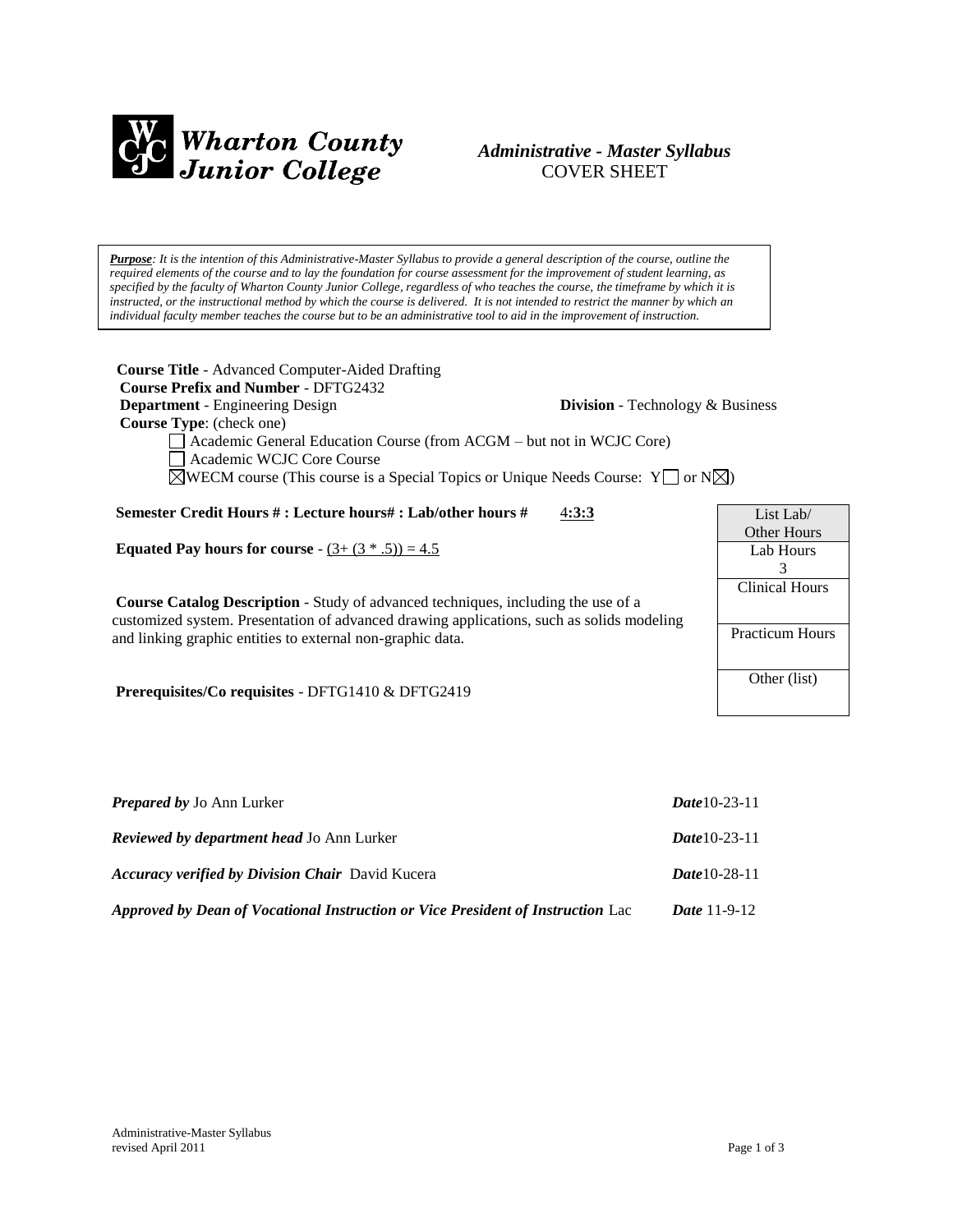

**I. Topical Outline** – Each offering of this course must include the following topics (be sure to include information regarding lab, practicum, clinical or other non-lecture instruction):

Data management concepts & techniques Introduction to a DBMS Introduction to SQL Create a database connection to AutoCAD and: link data to graphic objects, querying linked data, modify existing linked data Setting up the MicroStation database interface introduction to the MSCatalog creating the data dictionary Creation of a database connection to MicroStation and: link data to graphic objects, querying linked data, modify existing linked data

## **II. Course Learning Outcomes**

## **III. Required Text(s), Optional Text(s) and/or Materials to be Supplied by Student.**

No text is required. A flash drive is required for archiving data files